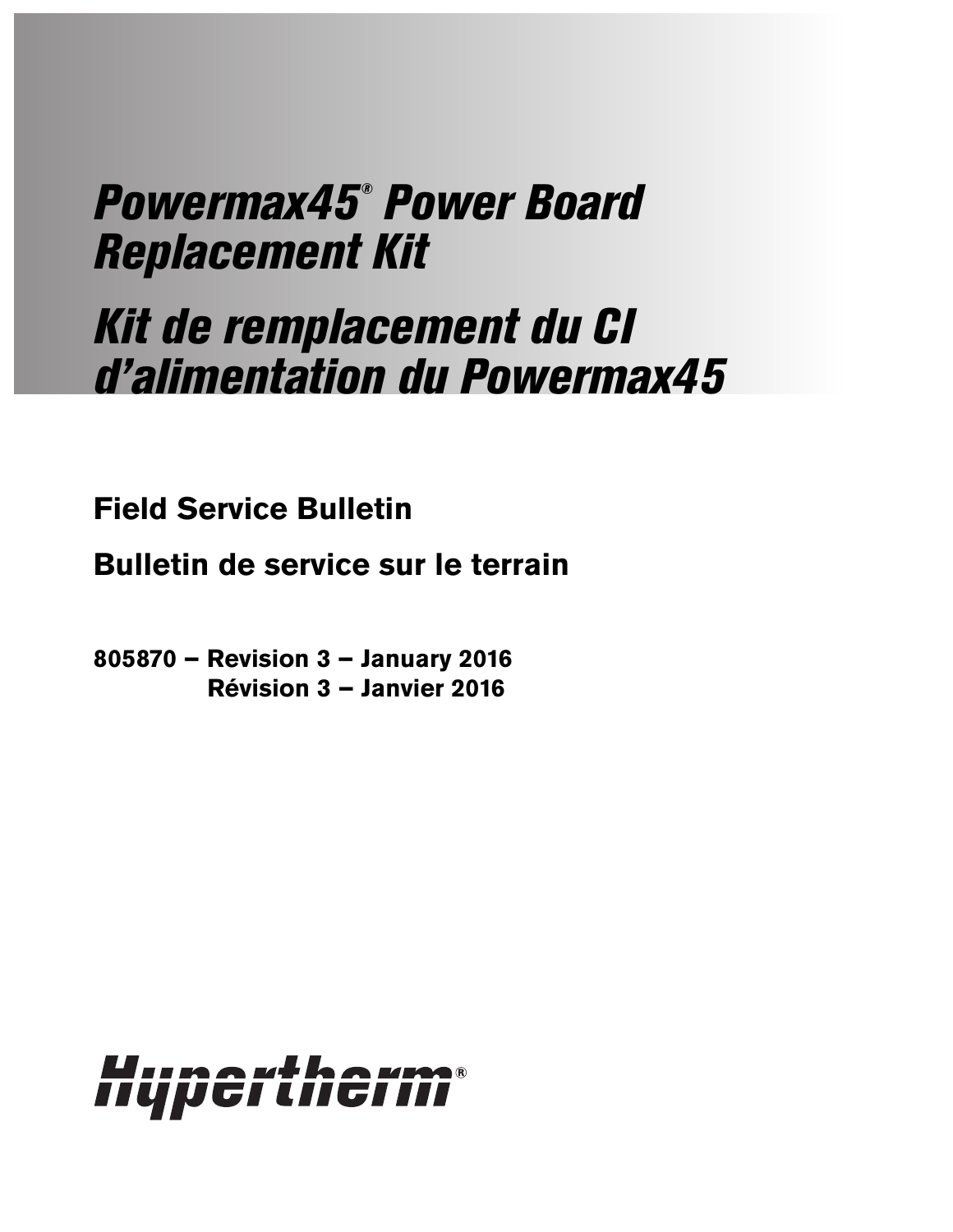#### Hypertherm Inc.

Etna Road, P.O. Box 5010 Hanover, NH 03755 USA 603-643-3441 Tel (Main Office) 603-643-5352 Fax (All Departments) info@hypertherm.com (Main Office Email)

800-643-9878 Tel (Technical Service) technical.service@hypertherm.com (Technical Service Email) 800-737-2978 Tel (Customer Service) customer.service@hypertherm.com (Customer Service Email) 866-643-7711 Tel (Return Materials Authorization) 877-371-2876 Fax (Return Materials Authorization) return.materials@hypertherm.com (RMA email)

### Hypertherm México, S.A. de C.V.

Avenida Toluca No. 444, Anexo 1, Colonia Olivar de los Padres Delegación Álvaro Obregón México, D.F. C.P. 01780 52 55 5681 8109 Tel 52 55 5683 2127 Fax Soporte.Tecnico@hypertherm.com (Technical Service Email)

### Hypertherm Plasmatechnik GmbH

Sophie-Scholl-Platz 5 63452 Hanau **Germany** 00 800 33 24 97 37 Tel 00 800 49 73 73 29 Fax 31 (0) 165 596900 Tel (Technical Service)

00 800 4973 7843 Tel (Technical Service) technicalservice.emea@hypertherm.com (Technical Service Email)

### Hypertherm (Singapore) Pte Ltd.

82 Genting Lane Media Centre Annexe Block #A01-01 Singapore 349567, Republic of Singapore 65 6841 2489 Tel 65 6841 2490 Fax Marketing.asia@hypertherm.com (Marketing Email) TechSupportAPAC@hypertherm.com (Technical Service Email)

### Hypertherm Japan Ltd.

Level 9, Edobori Center Building 2-1-1 Edobori, Nishi-ku Osaka 550-0002 Japan 81 6 6225 1183 Tel 81 6 6225 1184 Fax HTJapan.info@hypertherm.com (Main Office Email) TechSupportAPAC@hypertherm.com (Technical Service Email)

#### Hypertherm Europe B.V.

Vaartveld 9, 4704 SE Roosendaal, Nederland 31 165 596907 Tel 31 165 596901 Fax 31 165 596908 Tel (Marketing) 31 (0) 165 596900 Tel (Technical Service) 00 800 4973 7843 Tel (Technical Service)

technicalservice.emea@hypertherm.com (Technical Service Email)

#### Hypertherm (Shanghai) Trading Co., Ltd.

B301, 495 ShangZhong Road Shanghai, 200231 PR China 86-21-80231122 Tel 86-21-80231120 Fax 86-21-80231128 Tel (Technical Service) techsupport.china@hypertherm.com (Technical Service Email)

#### South America & Central America: Hypertherm Brasil Ltda.

Rua Bras Cubas, 231 – Jardim Maia Guarulhos, SP – Brasil CEP 07115-030 55 11 2409 2636 Tel tecnico.sa@hypertherm.com (Technical Service Email)

#### Hypertherm Korea Branch

#3904. APEC-ro 17. Heaundae-gu. Busan. Korea 48060 82 (0)51 747 0358 Tel 82 (0)51 701 0358 Fax Marketing.korea@hypertherm.com (Marketing Email) TechSupportAPAC@hypertherm.com (Technical Service Email)

### Hypertherm Pty Limited

GPO Box 4836 Sydney NSW 2001, Australia 61 (0) 437 606 995 Tel 61 7 3219 9010 Fax au.sales@Hypertherm.com (Main Office Email) TechSupportAPAC@hypertherm.com (Technical Service Email)

### Hypertherm (India) Thermal Cutting Pvt. Ltd

A-18 / B-1 Extension, Mohan Co-Operative Industrial Estate, Mathura Road, New Delhi 110044, India 91-11-40521201/ 2/ 3 Tel 91-11 40521204 Fax HTIndia.info@hypertherm.com (Main Office Email) TechSupportAPAC@hypertherm.com (Technical Service Email)

© 2016 Hypertherm Inc. All rights reserved.

Powermax and Hypertherm are trademarks of Hypertherm Inc. and may be registered in the United States and/or other countries. All other trademarks are the property of their respective holders.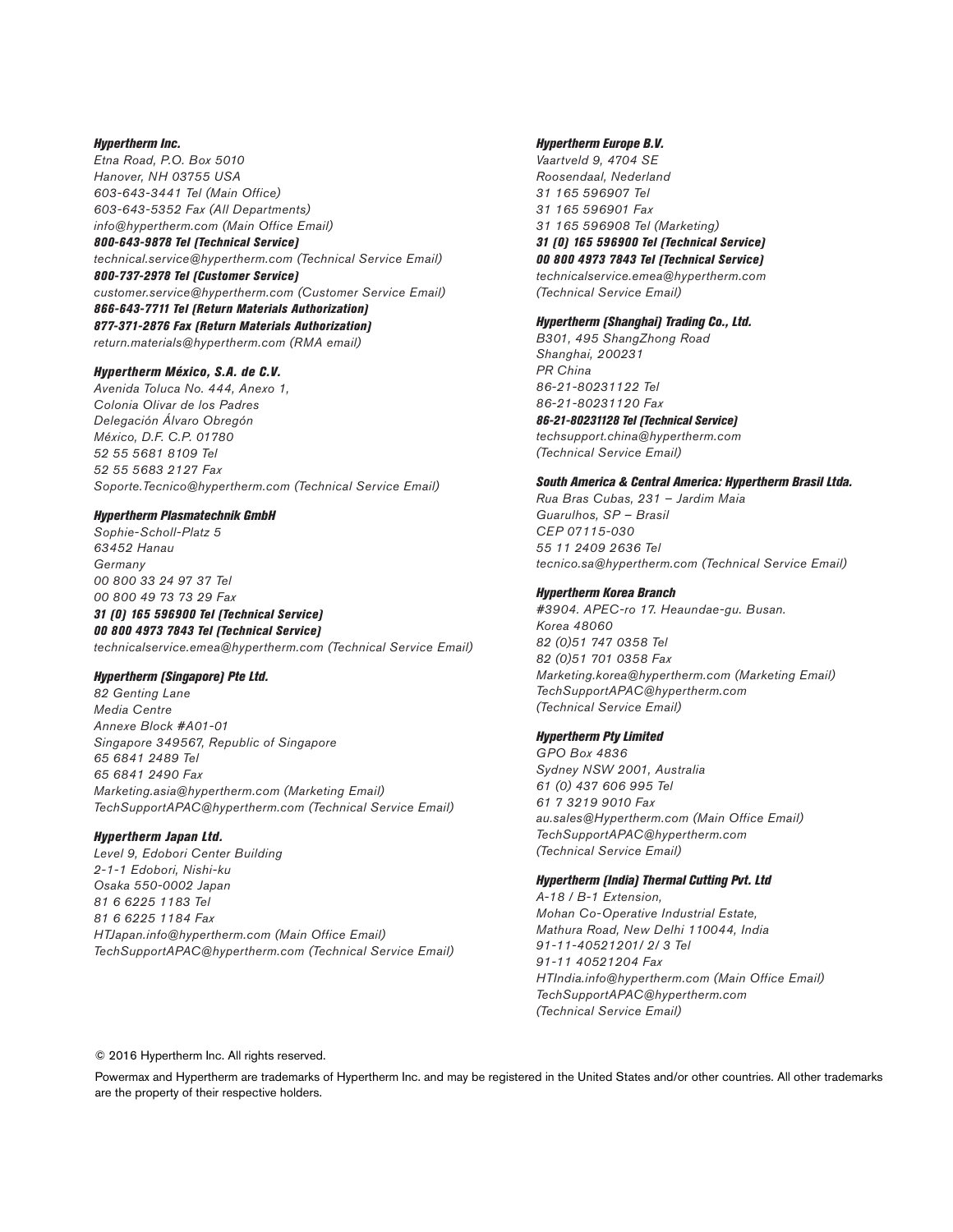

# **Introduction**

# **Purpose**

This field service bulletin describes the steps necessary to replace the power board in the Powermax45. Which kit you will need depends on the model of Powermax45 you have:

- Use kit 228261 to replace the power board on a 200 240 V CSA system.
- Use kit 228259 to replace the power board on a 230 V CE system.
- Use kit 228260 to replace the power board on a 400 V CE system.
- Use kit 428078 to replace the power board on a 480 V CSA system.

# **Tools and materials needed**

■ Assorted TORX<sup>®</sup> and Phillips<sup>®</sup> screwdrivers

# **228261 Kit contents (200 – 240 V CSA)**

| <b>Part number</b> | <b>Description</b>                          | Quantity |
|--------------------|---------------------------------------------|----------|
| 075693             | Plastite screw #6 x 1/2 inch PAN S/Z/TRI-CR |          |
| 141005             | PCB: 45A, 200 - 240 V CSA power board       |          |
| 128836             | Thermal grease                              |          |

# **228259 Kit contents (230 V CE)**

| Part number | <b>Description</b>                          | Quantity |
|-------------|---------------------------------------------|----------|
| 075693      | Plastite screw #6 x 1/2 inch PAN S/Z/TRI-CR |          |
| 141046      | PCB: 45A, 230 V CE power board              |          |
| 128836      | Thermal grease                              |          |

# **228260 Kit contents (400 V CE)**

| Part number | <b>Description</b>                          | Quantity |
|-------------|---------------------------------------------|----------|
| 075693      | Plastite screw #6 x 1/2 inch PAN S/Z/TRI-CR |          |
| 141008      | PCB: 45A, 400 V CE power board              |          |
| 128836      | Thermal grease                              |          |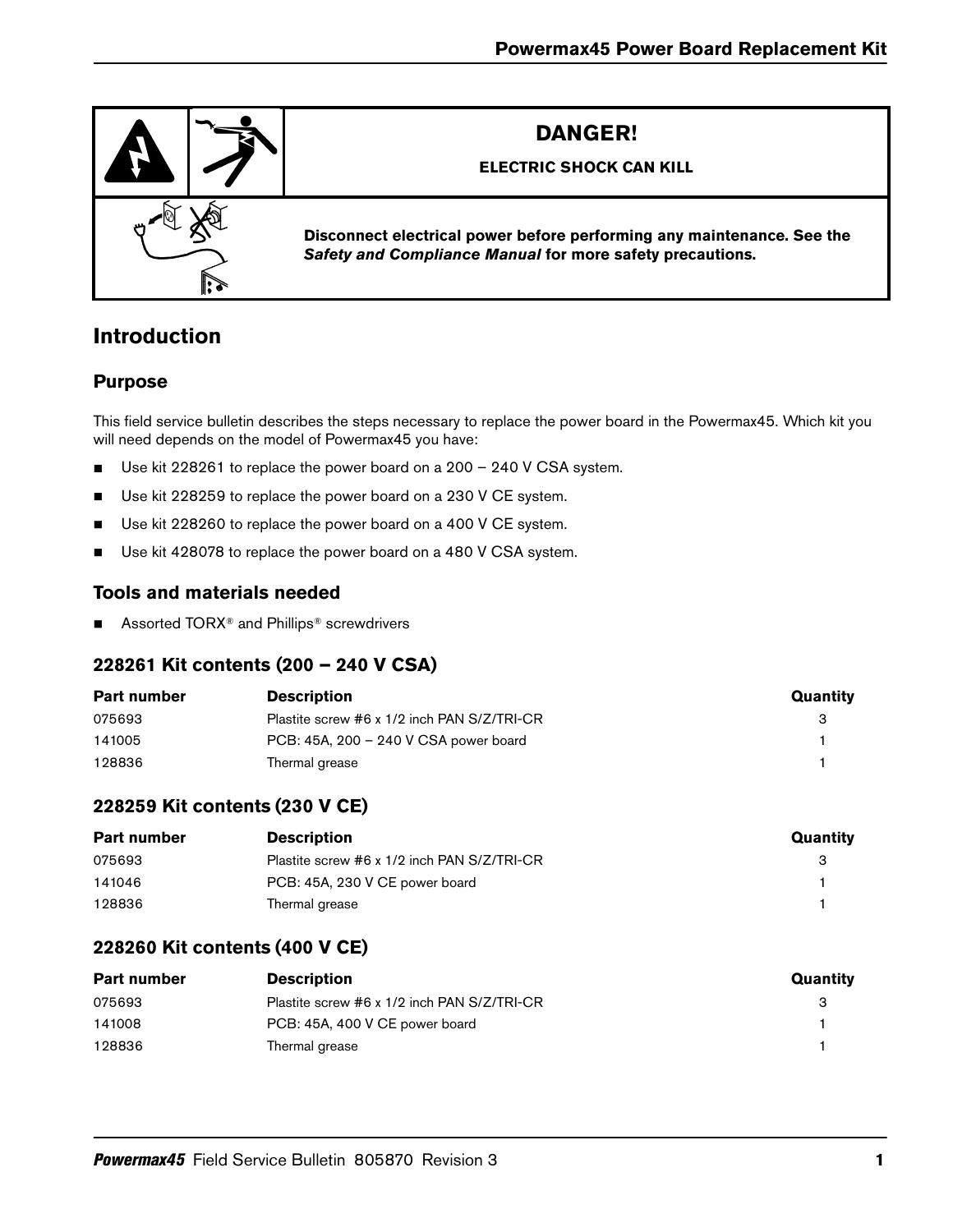# **428078 Kit contents (480 V CSA)**

| <b>Part number</b> | <b>Description</b>                          | Quantity |
|--------------------|---------------------------------------------|----------|
| 075693             | Plastite screw #6 x 1/2 inch PAN S/Z/TRI-CR |          |
| 141301             | PCB: 45A, 480 V CSA power board             |          |
| 128836             | Thermal grease                              |          |

# **Replace the power board (200 – 240 V CSA and 230 V CE)**

Before beginning this procedure, make sure you have the correct power board for your system. The replacement kit number for a 200 – 240 V CSA power board is 228261. The replacement kit number for a 230 V CE power board is 228259. The procedure below applies to the 200 – 240 V CSA and the 230 V CE power boards.

- 1. Turn OFF the power, disconnect the power cord, and disconnect the gas supply.
- 2. Remove the 2 screws from the handle on the top of the power supply. Tip the end panels back slightly so that you can get the edges of the handle out from underneath them. Lift the cover off the power supply. Remove the component barrier that protects the power board.



# **CAUTION!**

**Static electricity can damage circuit boards. Use proper precautions when handling printed circuit boards.**

- **Store PC boards in anti-static containers.**
- **Wear a grounded wrist strap when handling PC boards.**
- 3. Detach the ribbon cable from J7 on the heat sink side of the power board. (See the illustrations on [page 3](#page-4-0) and [page 4](#page-5-0) for the location of the ribbon cable and the components listed in the following steps.)
- 4. Remove the connectors at J10, J12, and J22 on the heat sink side of the power board.
- 5. Remove the connectors at J3, J4, and J5 on the heat sink side of the power board.
- 6. Remove the connector for the red and black wires from the power switch at J6 from the heat sink side of the power board. J6 is located about an inch down from the top edge of the board.
- 7. Remove the wires for the transformers and inductors at J13, J14, J15, J16, J17, J18, J19, and J20.
- 8. Remove the work lead ring terminal from J21 and the 4 capacitor screws.
- 9. Remove the 3 retaining screws, the 4 heat sink assembly screws, and the 4 resistor screws.
- 10. If you have an **older** 200 240 V CSA or 230 V CE power board that has 2 input bridge diodes (and without the small slot below the heat sink assembly screw hole), remove the 3 screws that attach the IGBTs and the 2 screws that attach the input bridge diodes to the heat sink. There are holes in the power board to provide access to them.

If you have a **newer** 200 – 240 V CSA or 230 V CE power board that has a single input bridge diode (and has a small slot below the heat sink assembly screw hole), remove the 3 screws that attach the IGBTs and the screw that attaches the input bridge diode to the heat sink. There are holes in the power board to provide access to them.

- 11. Remove the screw at J1 that secures the white wire and the screw at J2 that secures the black wire from the ON/OFF switch to the power board.
- 12. Stand up the unit again. Tuck out of the way all the wires that you detached.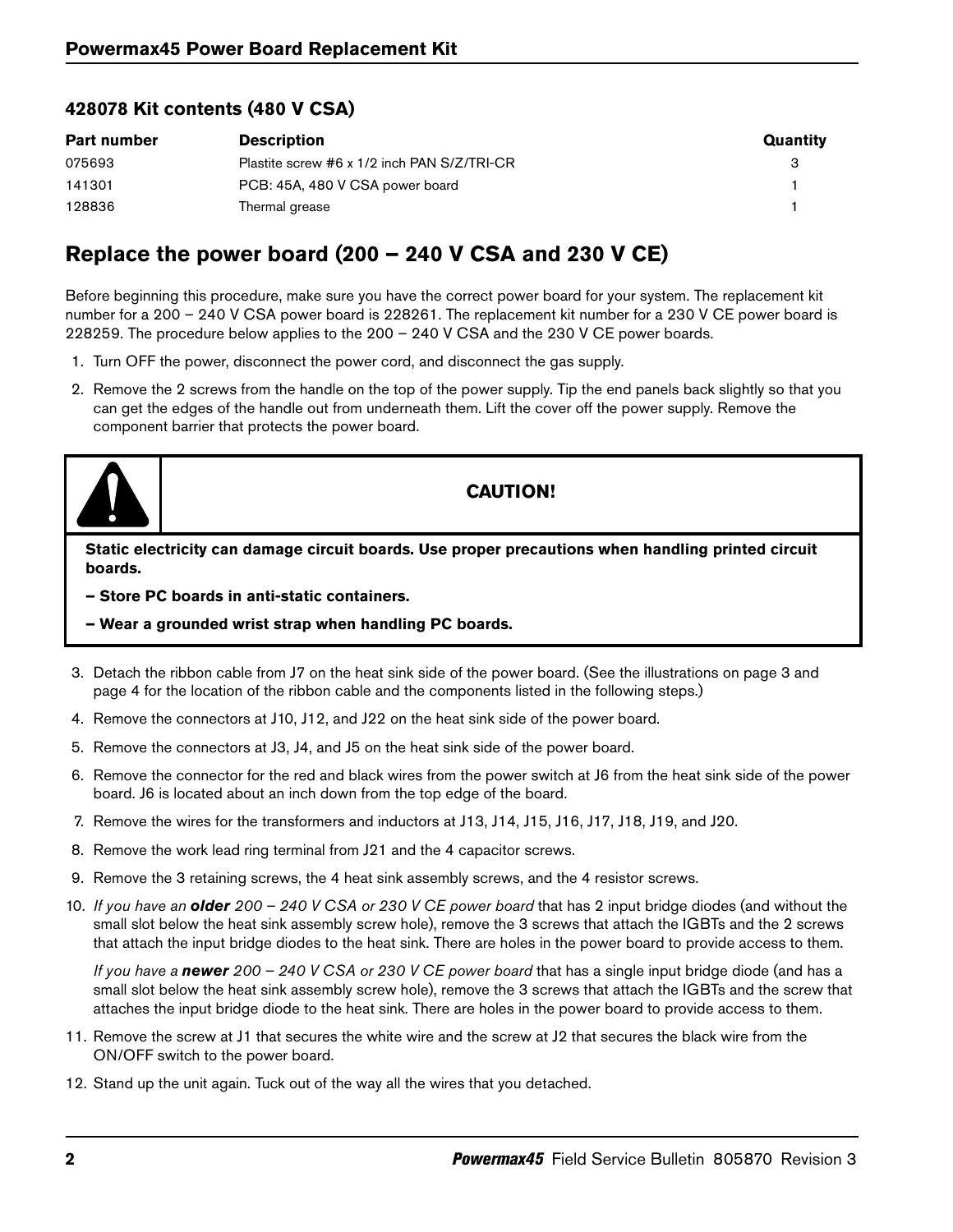- 13. Pull the board straight out from the power supply.
- 14. Before installing a new power board, clean the heat sink with isopropyl alcohol. Gently scrub away any residual thermal compound, being careful not to scratch the heat sink. Wipe it with a clean cloth.
- 15. Spread a thin layer of thermal compound (included in the parts kit) 2 mm thick (about the thickness of a sheet of paper) on all the IGBTs and the input bridge diode.

**Note:** Remix the compound if the material separates.

- 16. Line up the holes for the capacitor screws with the capacitors; the pressure relief vents should be visible from the two notches in the power board.
- 17. Push the power board straight in.
- 18. Replace the 4 heat sink assembly screws and torque them to 23.0 kg cm (20 inch-pounds).
- 19. Replace the 3 retaining screws and the 4 resistor screws. Torque these screws to 17.3 kg cm (15 inch-pounds).
- 20. Reconnect the white wire from the ON/OFF switch to J1 and the black wire to J2. Torque them to 23.0 kg cm (20 inch-pounds).
- 21. Replace the 3 screws that attach the IGBTs and the screw that attaches the input bridge diode to the heat sink. The torque setting for these is 23.0 kg cm (20 inch-pounds). (If you replaced an older 200 – 240 V CSA or 230 V CE power board you will have an additional screw left over.)

<span id="page-4-0"></span>

### **NEWER 200 – 240 V CSA and 230 V CE power board**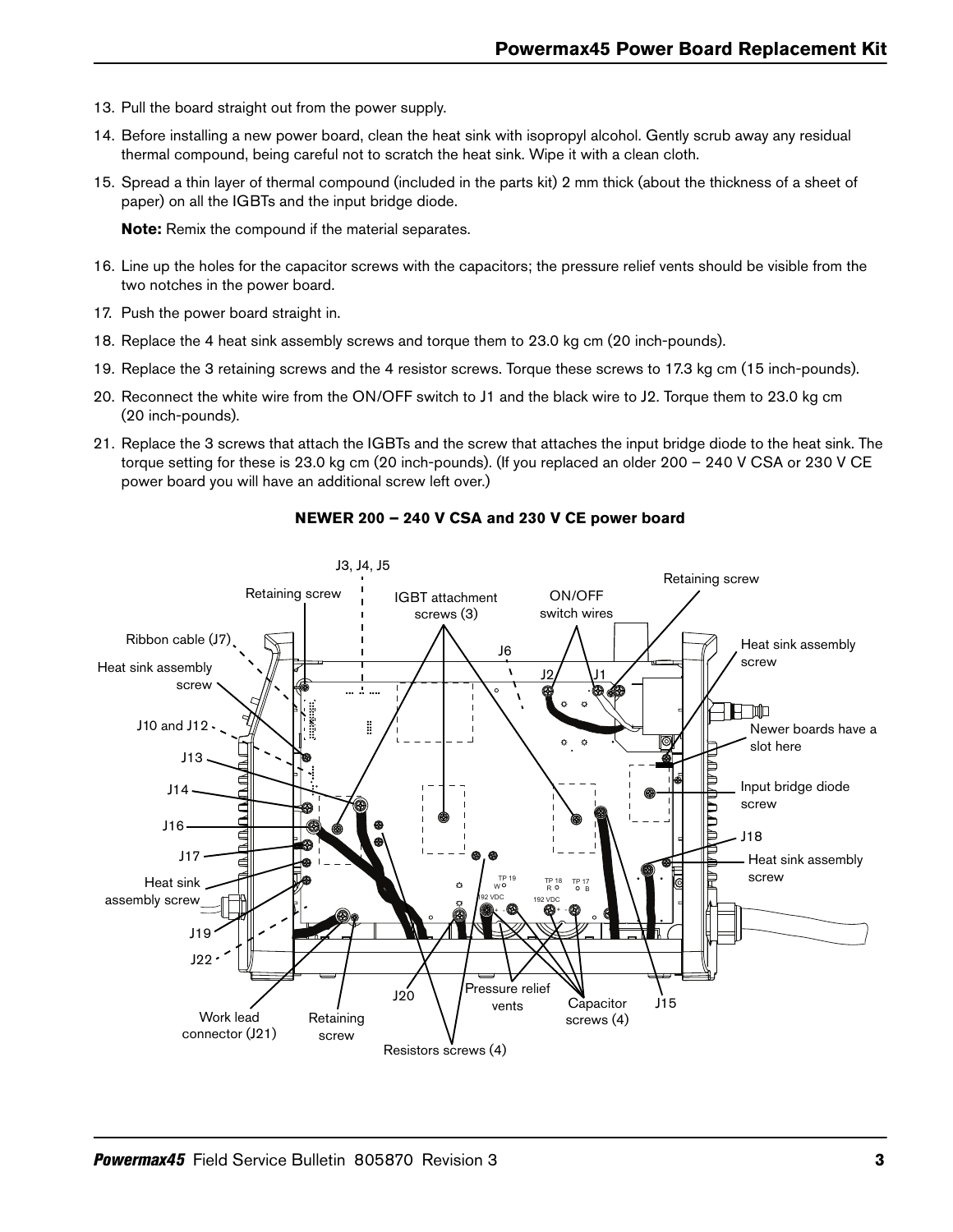<span id="page-5-0"></span>

**OLDER 200 – 240 V CSA and 230 V CE power board**

- 22. Replace the 4 capacitor screws. Be sure to reattach the black wire to the left-most screw. Torque these screws to 23.0 kg cm (20 inch-pounds).
- 23. Reconnect the wires to the transformers and inductors at J13, J14, J15, J16, J17, J18, J19, and J20 and the work lead ring terminal at J21. Torque them to 23.0 kg cm (20 inch-pounds).
- 24. Replace the connectors at J10, J12, and J22 and the connectors at J3, J4, J5, and J6.
- 25. Reconnect the ribbon cable from the control board to the power board at J7.
- 26. Being careful not to pinch any of the wires, replace the component barrier and slide the cover back onto the power supply. Position the handle over the holes in the top of the cover, then use the 2 screws to secure the cover.
- 27. Reconnect the electrical power and the gas supply.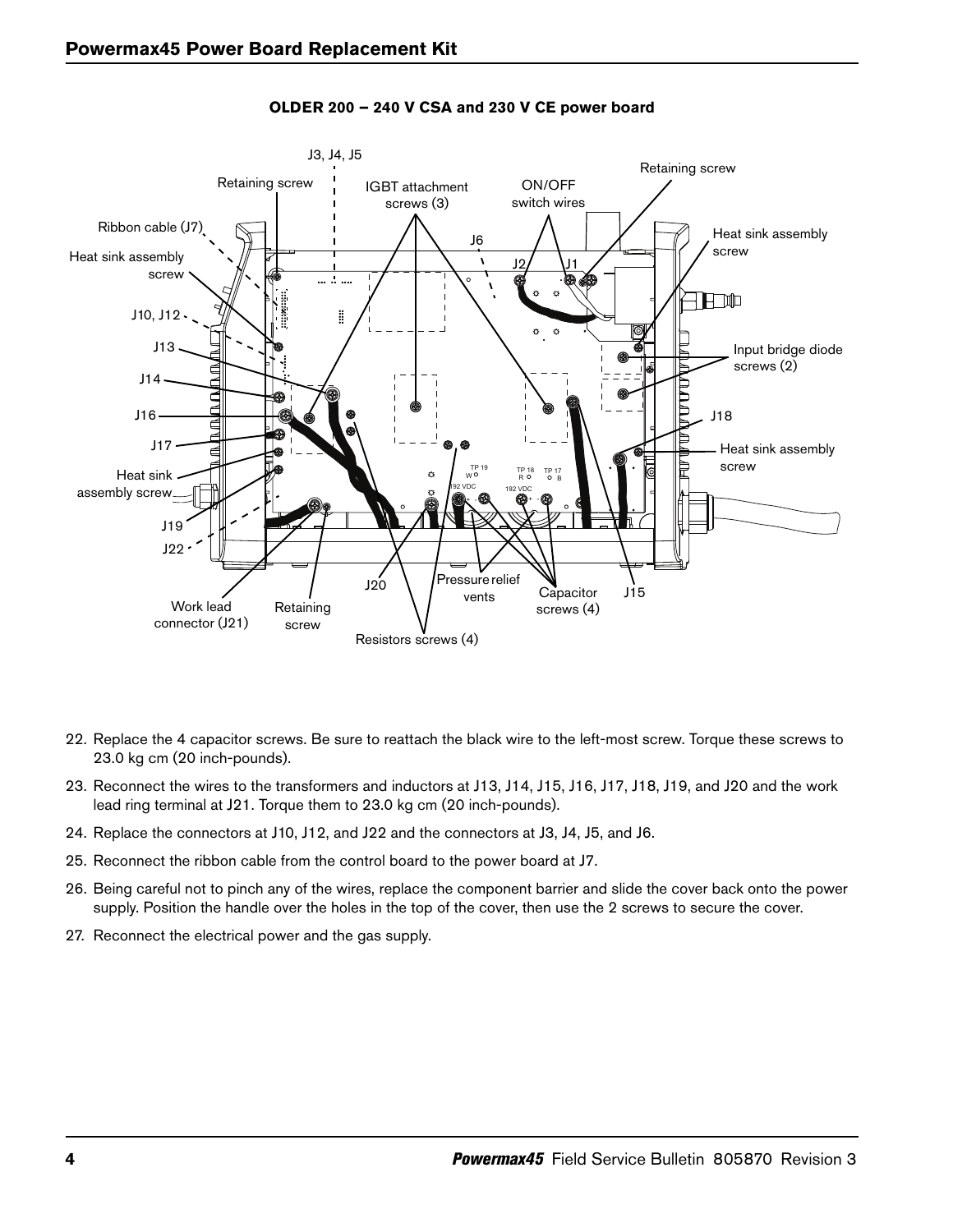# **Replace the power board (400 V CE and 480 V CSA)**

Before beginning this procedure, make sure you have the correct power board for your system. The kit number for a 400 V CE power board is 228260. The kit number for a 480 V CSA power board is 428078. These power boards have a small slot immediately below the heat sink assembly screw hole and a single input bridge diode.

- 1. Turn OFF the power, disconnect the power cord, and disconnect the gas supply.
- 2. Remove the 2 screws from the handle on the top of the power supply. Remove the handle and then lift the cover off the power supply. Remove the component barrier that protects the power board.



# **CAUTION!**

**Static electricity can damage circuit boards. Use proper precautions when handling printed circuit boards.**

- **Store PC boards in anti-static containers.**
- **Wear a grounded wrist strap when handling PC boards.**
- 3. Detach the ribbon cable from J8 on the heat sink side of the power board. (See the illustrations on [page 5](#page-6-0) and [page 6](#page-7-0) for the location of the ribbon cable and the components listed in the following steps.)

<span id="page-6-0"></span>

### **NEWER 400 V CE and 480 V CSA power board**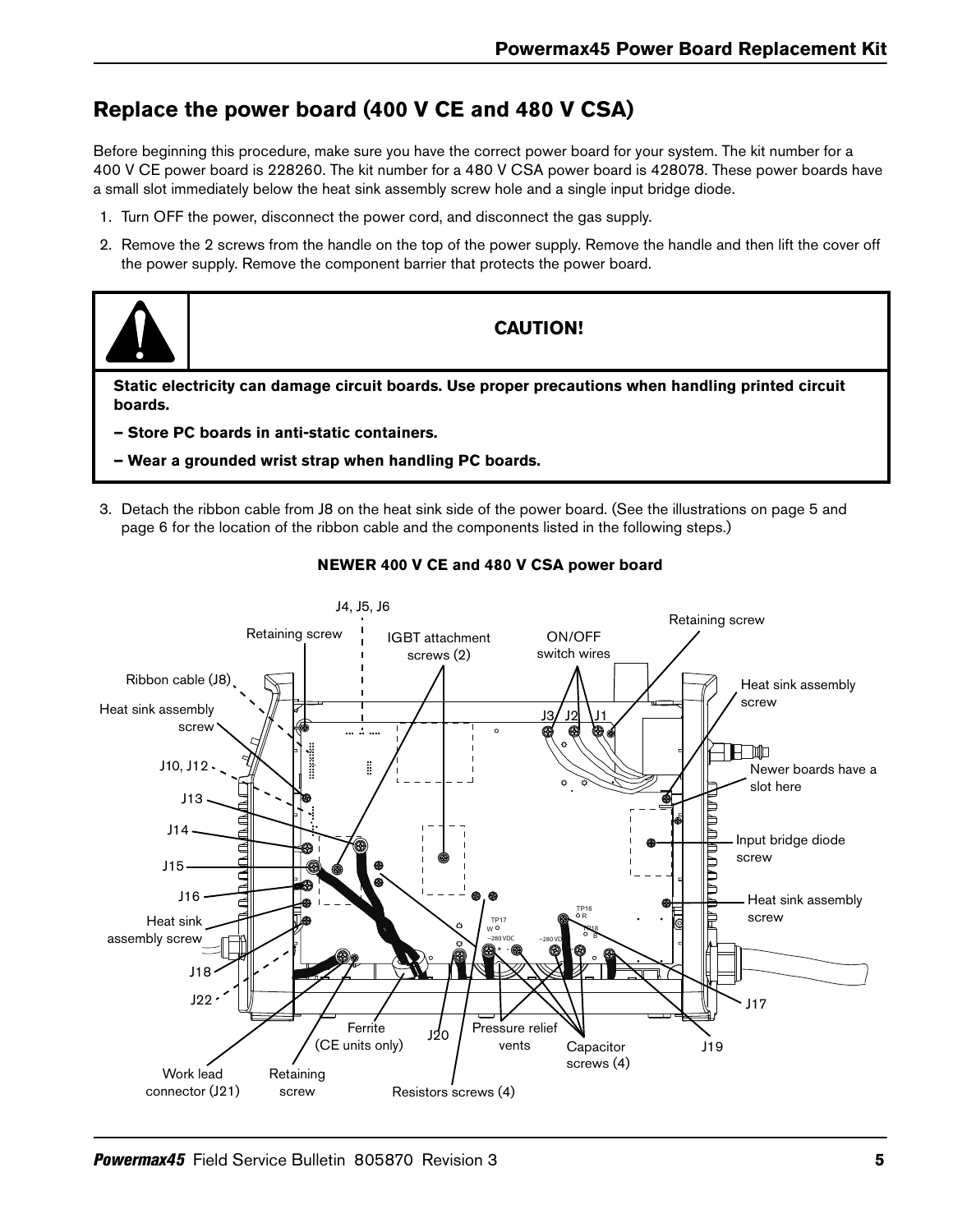<span id="page-7-0"></span>

### **OLDER 400 V CE power board**

- 4. Remove the connectors at J10, J12, and J22 on the heat sink side of the power board.
- 5. Remove the connectors at J4, J5, and J6 on the heat sink side of the power board.
- 6. Remove the wires for the transformers and inductors at J13, J14, J15, J16, J17, J18, J19, and J20.
- 7. Remove the work lead ring terminal from J21 and the 4 capacitor screws.
- 8. Remove the 3 retaining screws, the 4 resistor screws, and the 4 heat sink assembly screws.
- 9. If you have an **older** 400 V CE power board that has 2 input bridge diodes (and without the small slot below the heat sink assembly screw hole), remove the 2 screws that attach the IGBTs and the 2 screws that attach the input bridge diodes to the heat sink. There are holes in the power board to provide access to them.

If you have a **newer** 400 V CE or 480 V CSA power board that has a single input bridge diode (and has a small slot below the heat sink assembly screw hole), remove the 2 screws that attach the IGBTs and the screw that attaches the input bridge diode to the heat sink. There are holes in the power board to provide access to them.

- 10. Remove the screws at J1, J2, and J3 that secure the 3 white wires from the bottom of the ON/OFF switch to the power board.
- 11. Stand up the unit again. Tuck out of the way all the wires that you detached.
- 12. Pull the board straight out from the power supply.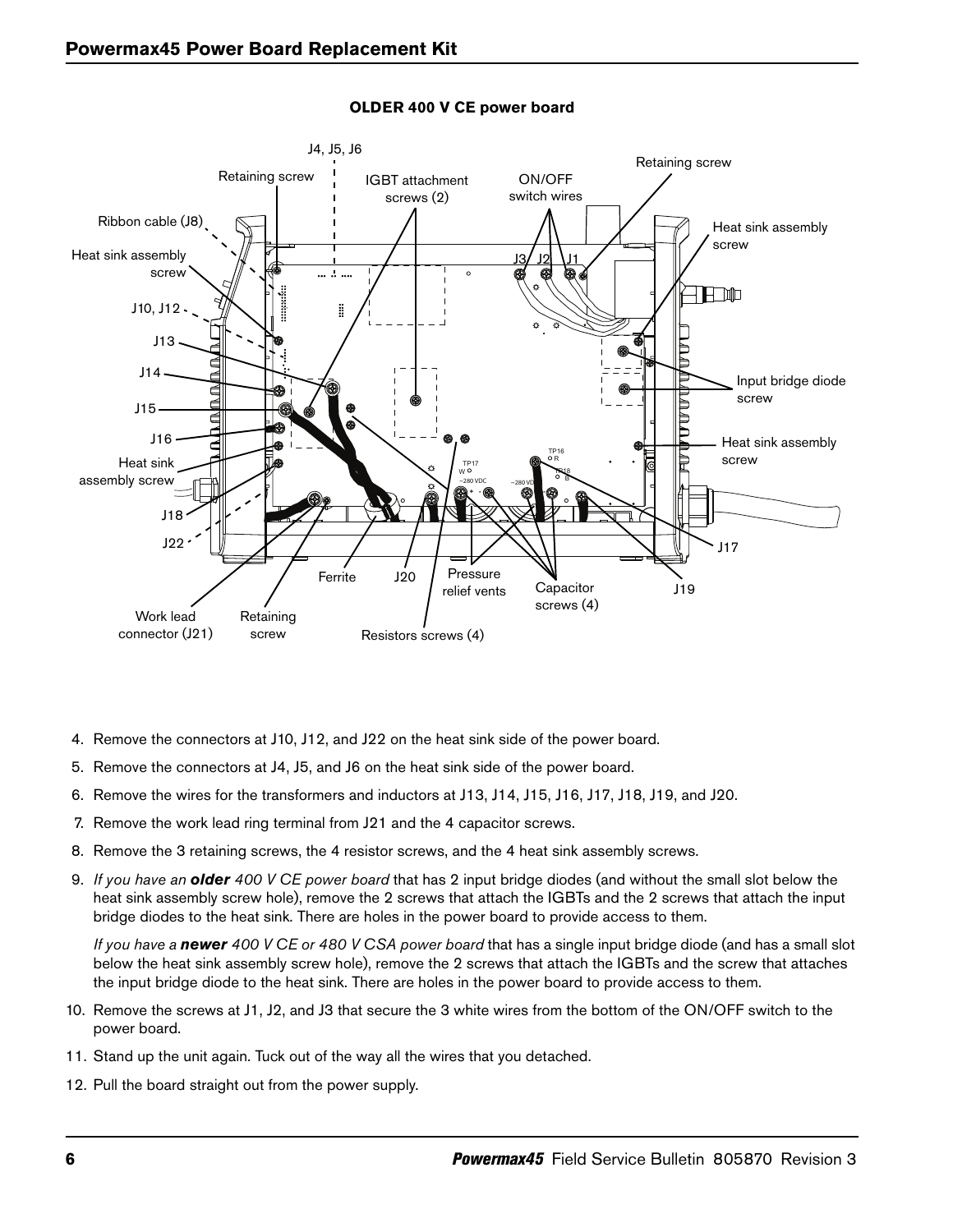- 13. Before installing a new power board, clean the heat sink with isopropyl alcohol. Gently scrub away any residual thermal compound, being careful not to scratch the heat sink. Wipe it with a clean cloth.
- 14. Spread a thin layer of thermal compound (included in the parts kit) 2 mm thick (about the thickness of a sheet of paper) on all the IGBTs and the input bridge diode.

**Note:** Remix the compound if the material separates.

- 15. Line up the holes for the capacitor screws with the capacitors; the pressure relief vents should be visible from the two notches in the power board.
- 16. Push the power board straight in.
- 17. Replace the 4 heat sink assembly screws and torque them to 23.0 kg cm (20 inch-pounds).
- 18. Replace the 3 retaining screws and the 4 resistor screws. Torque these screws to 17.3 kg cm (15 inch-pounds).
- 19. Reconnect the 3 white wires from the ON/OFF switch to J1, J2, and J3. Torque them to 23.0 kg cm (20 inch-pounds).
- 20. Replace the 2 screws that attach the IGBTs and the screw that attaches the input bridge diode to the heat sink. The torque setting for these screws is 23.0 kg cm (20 inch-pounds). If you replaced an older 400 V CE power board you will have an additional screw left over.
- 21. Replace the 4 capacitor screws and torque them to 23.0 kg cm (20 inch-pounds). Be sure to reattach the black wire to the left-most screw.
- 22. Reconnect the wires to the transformers and inductors at J13, J14, J15, J16, J17, J18, J19, and J20 and the work lead ring terminal at J21. Torque them to 23.0 kg cm (20 inch-pounds).
- 23. Replace the connectors at J10, J12, and J22 and the connectors at J4, J5, and J6.
- 24. Reconnect the ribbon cable from the control board to the power board at J8.
- 25. Being careful not to pinch any of the wires, replace the component barrier and slide the cover back onto the power supply. Position the handle over the holes in the top of the cover, then use the 2 screws to secure the cover.
- 26. Reconnect the electrical power and the gas supply.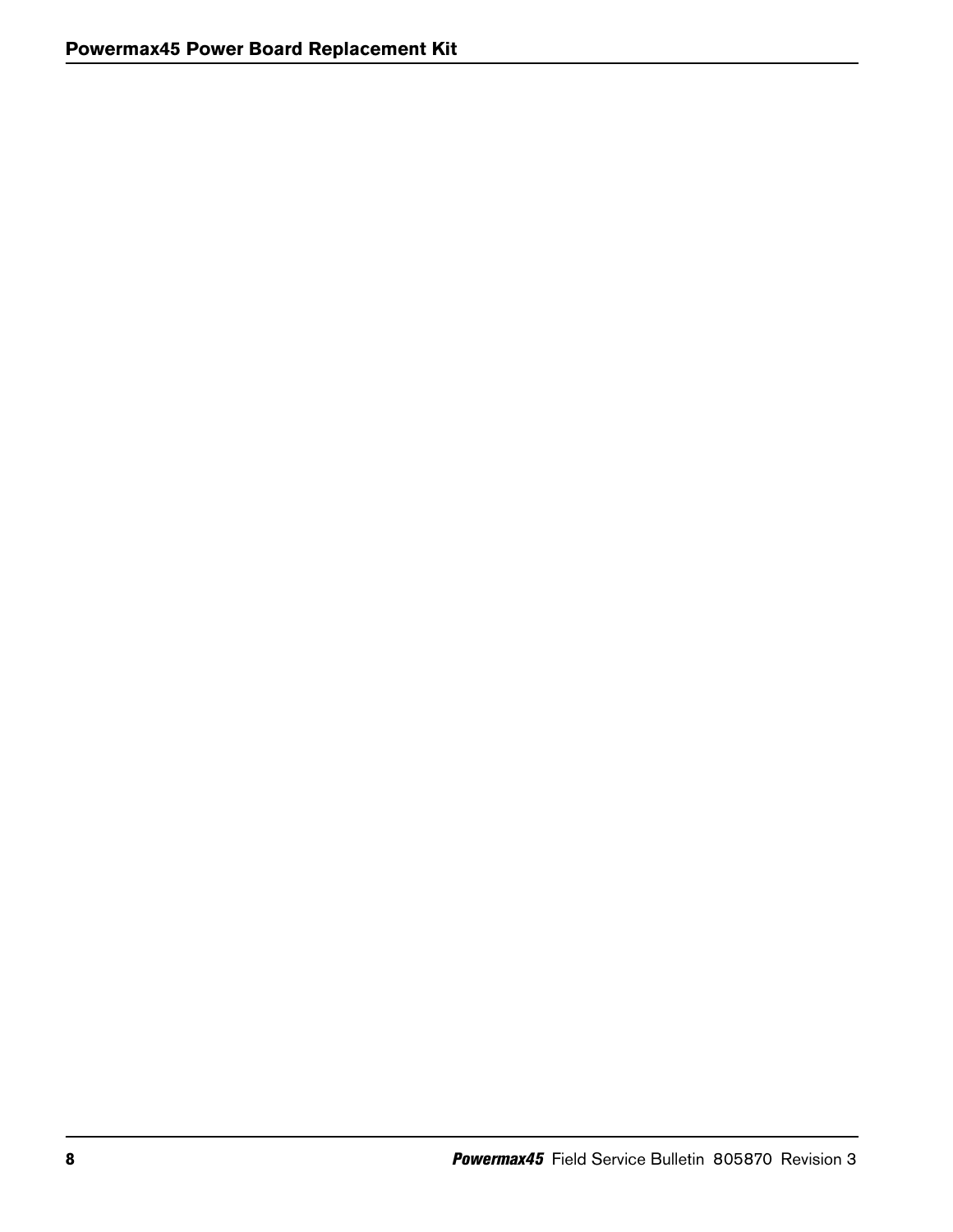

# **Introduction**

# **Objet**

Ce bulletin de service sur le terrain décrit les étapes nécessaires pour le remplacement du circuit imprimé d'alimentation du Powermax45. Le kit dont vous avez besoin dépend du modèle Powermax45 que vous possédez.

- Utiliser le kit numéro 228261 pour remplacer le circuit imprimé d'alimentation d'un système 200 240 V CSA.
- Utiliser le kit numéro 228259 pour remplacer le circuit imprimé d'alimentation d'un système 230 V CE.
- Utiliser le kit numéro 228260 pour remplacer le circuit imprimé d'alimentation d'un système 400 V CE.
- Utiliser le kit numéro 428078 pour remplacer le circuit imprimé d'alimentation d'un système 480 V CSA.

# **Outils et matériel requis**

■ Tournevis Phillips<sup>®</sup> et TORX<sup>®</sup> assortis

# **Contenu du kit 228261 (200 – 240 V CSA)**

| Numéro de référence Description |                                                                                  | Quantité |
|---------------------------------|----------------------------------------------------------------------------------|----------|
| 075693                          | Vis Plastite à tête cylindrique 6 x 1/2 po PAN S/Z/TRI-CR                        | З        |
| 141005                          | Carte à circuits imprimés : circuit imprimé d'alimentation 45 A, 200 – 240 V CSA |          |
| 128836                          | Pâte thermoconductible                                                           |          |

# **Contenu du kit 228259 (230 V CE)**

| Numéro de référence Description |                                                                           | Quantité |
|---------------------------------|---------------------------------------------------------------------------|----------|
| 075693                          | Vis Plastite à tête cylindrique 6 x 1/2 po PAN S/Z/TRI-CR                 | з        |
| 141046                          | Carte à circuits imprimés : circuit imprimé d'alimentation 45 A, 230 V CE |          |
| 128836                          | Pâte thermoconductible                                                    |          |

# **Contenu du kit 228260 (400 V CE)**

| Numéro de référence Description |                                                                           | Quantité |
|---------------------------------|---------------------------------------------------------------------------|----------|
| 075693                          | Vis Plastite à tête cylindrique 6 x 1/2 po PAN S/Z/TRI-CR                 | з        |
| 141008                          | Carte à circuits imprimés : circuit imprimé d'alimentation 45 A, 400 V CE |          |
| 128836                          | Pâte thermoconductible                                                    |          |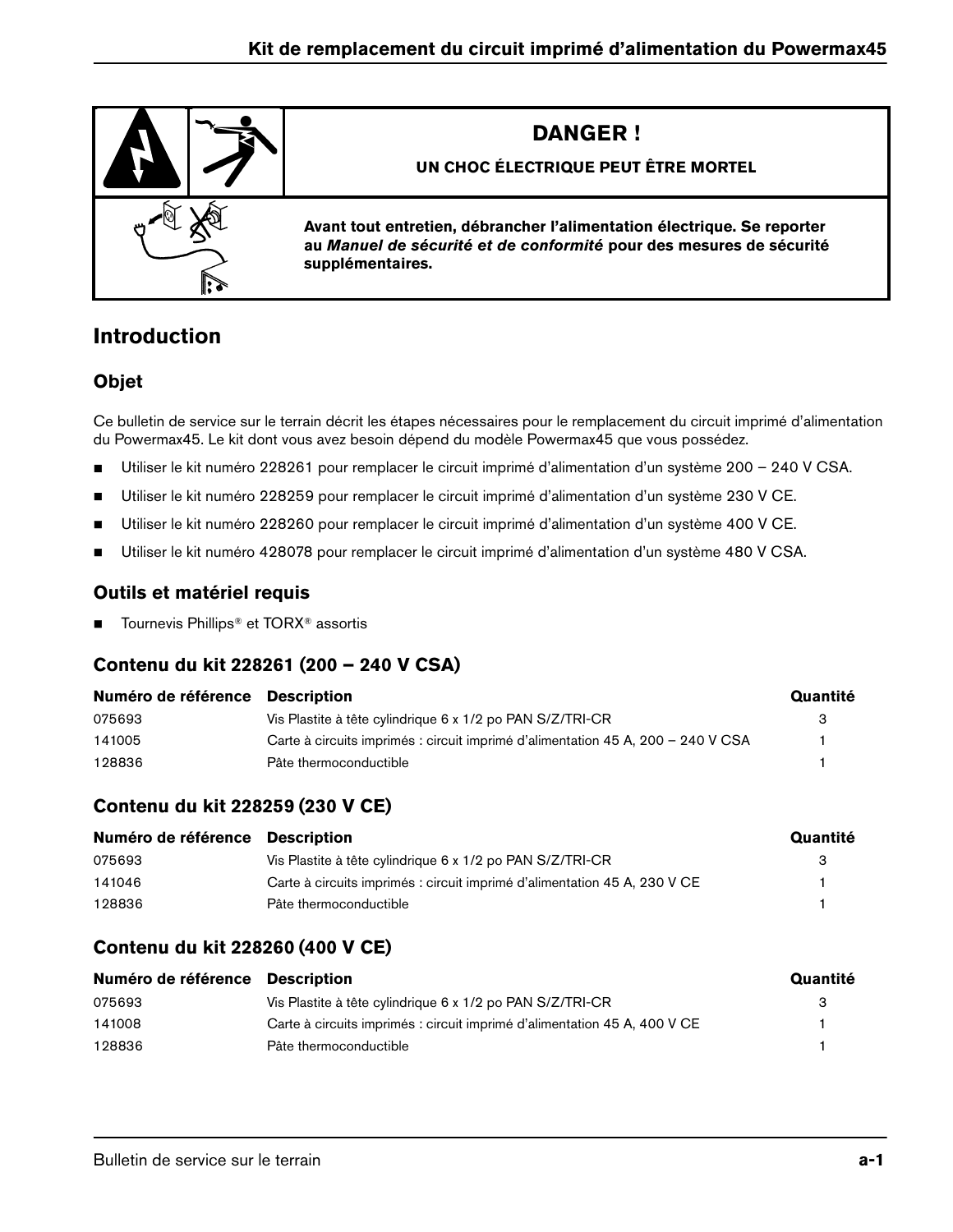# **Contenu du kit 428078 (480 V CSA)**

| Numéro de référence Description |                                                                            | Quantité |
|---------------------------------|----------------------------------------------------------------------------|----------|
| 075693                          | Vis Plastite à tête cylindrique 6 x 1/2 po PAN S/Z/TRI-CR                  |          |
| 141301                          | Carte à circuits imprimés : circuit imprimé d'alimentation 45 A, 480 V CSA |          |
| 128836                          | Pâte thermoconductible                                                     |          |

# **Remplacement du circuit imprimé d'alimentation (200 – 240 V CSA et 230 V CE)**

Avant de commencer cette procédure, vérifier que le circuit imprimé d'alimentation est bien adapté à votre système. Le numéro du kit de remplacement pour le circuit imprimé d'alimentation d'un système 200 – 240 V CSA est 228261. Le numéro du kit de remplacement pour le circuit imprimé d'alimentation d'un système 230 V CE est 228259. La procédure ci-dessous s'applique aux circuits imprimés d'alimentation 200 – 240 V CSA et 230 V CE.

- 1. Couper l'alimentation (OFF), débrancher le cordon d'alimentation et débrancher l'alimentation en gaz.
- 2. Déposer les deux vis de la poignée située sur le dessus de la source de courant. Basculer légèrement les panneaux d'extrémité de façon à en extraire les bords de la poignée d'en dessous. Retirer le couvercle de la source de courant en le levant. Déposer la barrière de composant qui protège le circuit imprimé d'alimentation.



# **ATTENTION !**

**L'électricité statique peut endommager les cartes de circuits imprimés. Les précautions qui s'imposent doivent être respectées lors de la manipulation des cartes de circuits imprimés.**

**– Les cartes de circuits imprimés doivent être rangées dans des contenants antistatiques.**

**– L'utilisateur doit porter un bracelet antistatique lors de la manipulation des cartes de circuits imprimés.**

- 3. Débrancher le câble plat de J7 sur le côté dissipateur thermique du circuit imprimé d'alimentation. (Voir les illustrations à la [page 4](#page-13-0) et [page 5](#page-14-0) pour repérer l'emplacement du câble plat et des composants indiqués ci-après.)
- 4. Déposer les connecteurs de J10, J12 et J22 sur le côté dissipateur thermique du circuit imprimé d'alimentation.
- 5. Déposer les connecteurs de J3, J4 et J5 sur le côté dissipateur thermique du circuit imprimé d'alimentation.
- 6. Retirer le connecteur des fils rouge et noir de l'interrupteur d'alimentation de J6 sur le côté dissipateur thermique du circuit imprimé d'alimentation. J6 se situe à environ deux centimètres et demi sous l'extrémité supérieure du circuit.
- 7. Retirer les fils des transformateurs et des bobines d'induction de J13, J14, J15, J16, J17, J18, J19 et J20.
- 8. Retirer la cosse ronde du câble de retour à J21 et retirer les quatre vis du condensateur.
- 9. Déposer les trois vis de retenue, les quatre vis de l'ensemble du dissipateur thermique et les quatre vis du transistor à effet de champ.
- 10. Si vous utilisez un **ancien** circuit imprimé 200 240 V CSA ou 230 V CE comprenant deux diodes de pont d'entrée (sans petite rainure sous le trou des vis de l'ensemble dissipateur thermique), déposer les trois vis qui fixent les transistors bipolaires à grille isolée et les deux vis utilisées pour fixer les diodes du pont d'entrée au dissipateur thermique. Le circuit imprimé contient des trous d'accès.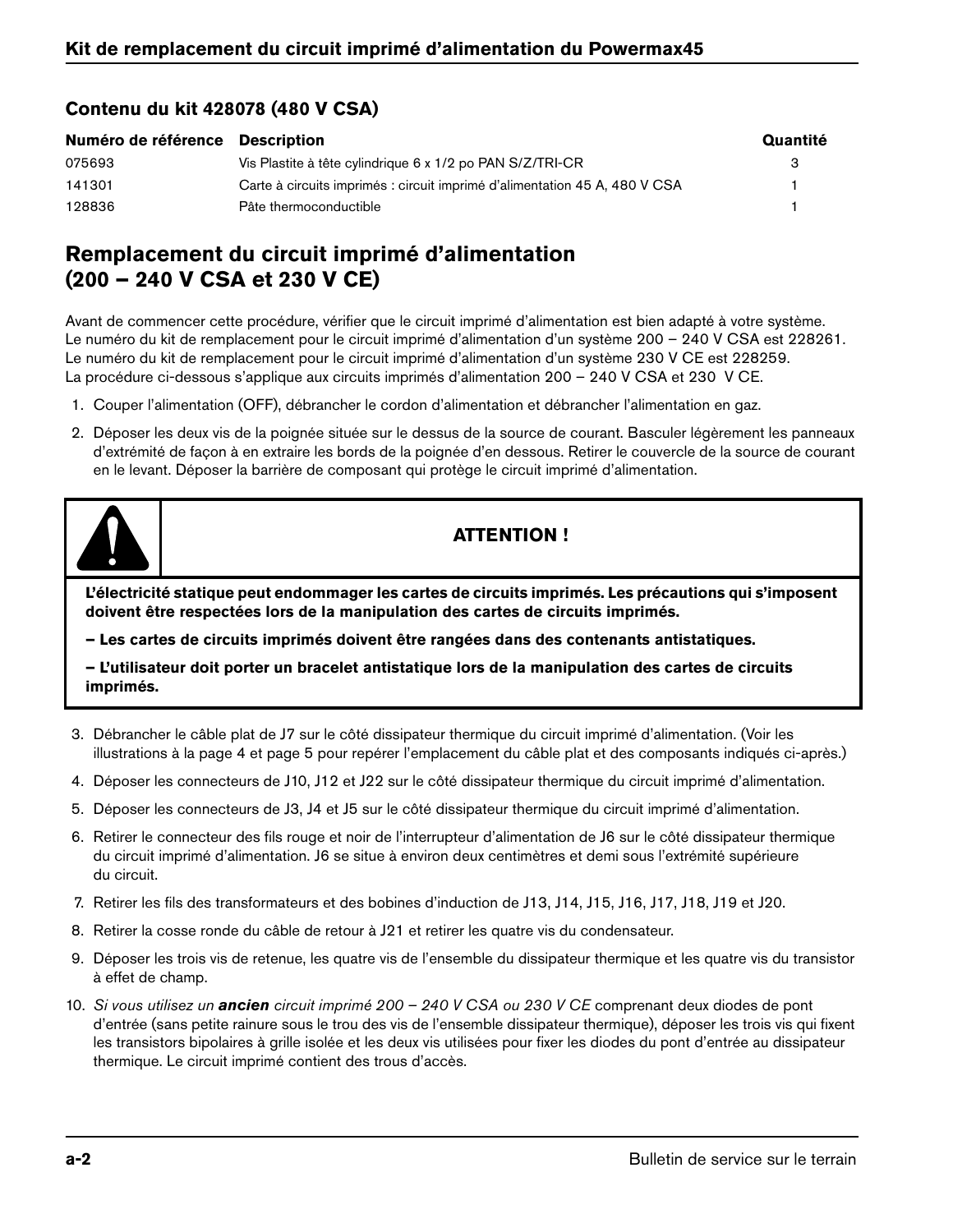Si vous utilisez un **nouveau** circuit imprimé d'alimentation 200 – 240 V CSA ou 230 V CE comprenant une seule diode de pont d'entrée (avec une petite rainure sous le trou de vis de l'ensemble dissipateur thermique), déposer les trois vis qui fixent les transistors bipolaires à grille isolée et la vis utilisée pour fixer la diode du pont d'entrée au dissipateur thermique. Le circuit imprimé contient des trous d'accès.

- 11. Déposer la vis de J1 qui maintient le fil blanc et la vis de J2 qui maintient le fil noir de l'interrupteur ON/OFF (marche/arrêt) du circuit imprimé d'alimentation.
- 12. Remettre l'unité en position droite. Dégager les fils détachés.
- 13. Retirer le circuit imprimé d'alimentation hors de la source de courant.
- 14. Avant de monter un nouveau circuit imprimé d'alimentation, nettoyer le dissipateur thermique à l'alcool isopropylique. Frotter légèrement tout composé thermique résiduel en prenant garde de ne pas rayer le dissipateur thermique. L'essuyer avec un chiffon propre.
- 15. Étendre une fine couche de la pâte thermoconductrice comprise dans le kit de pièces (2 millimètres d'épaisseur, soit environ l'épaisseur d'une feuille de papier) sur tous les IGBT ainsi que la diode du pont d'entrée.

**Note :** Mélanger de nouveau la pâte si vous constatez un manque d'homogénéité.

- 16. Aligner les trous des vis de condensateurs sur les condensateurs ; les échappements de décompression doivent être visibles depuis les deux rainures du circuit imprimé d'alimentation.
- 17. Pousser le panneau dans son emplacement.
- 18. Remplacer les quatre vis de l'ensemble du dissipateur thermique et les serrer au couple de 23,0 kg cm.
- 19. Remettre en place les trois vis de retenue et les quatre vis du transistor. Serrer ces vis à un couple de 17,3 kg cm.
- 20. Rebrancher le fil blanc de l'interrupteur marche/arrêt (ON/OFF) sur J1 et le fil noir sur J2. Les serrer à un couple de 23,0 kg cm.
- 21. Replacer les trois vis de fixation des IGBT et la vis de fixation de la diode du pont d'entrée au dissipateur thermique. Serrer ces vis à un couple de 23,0 kg cm. (Si vous avez remplacé un ancien circuit imprimé d'alimentation 200 - 240 V CSA ou 230 V CE, il vous restera une vis inutilisée).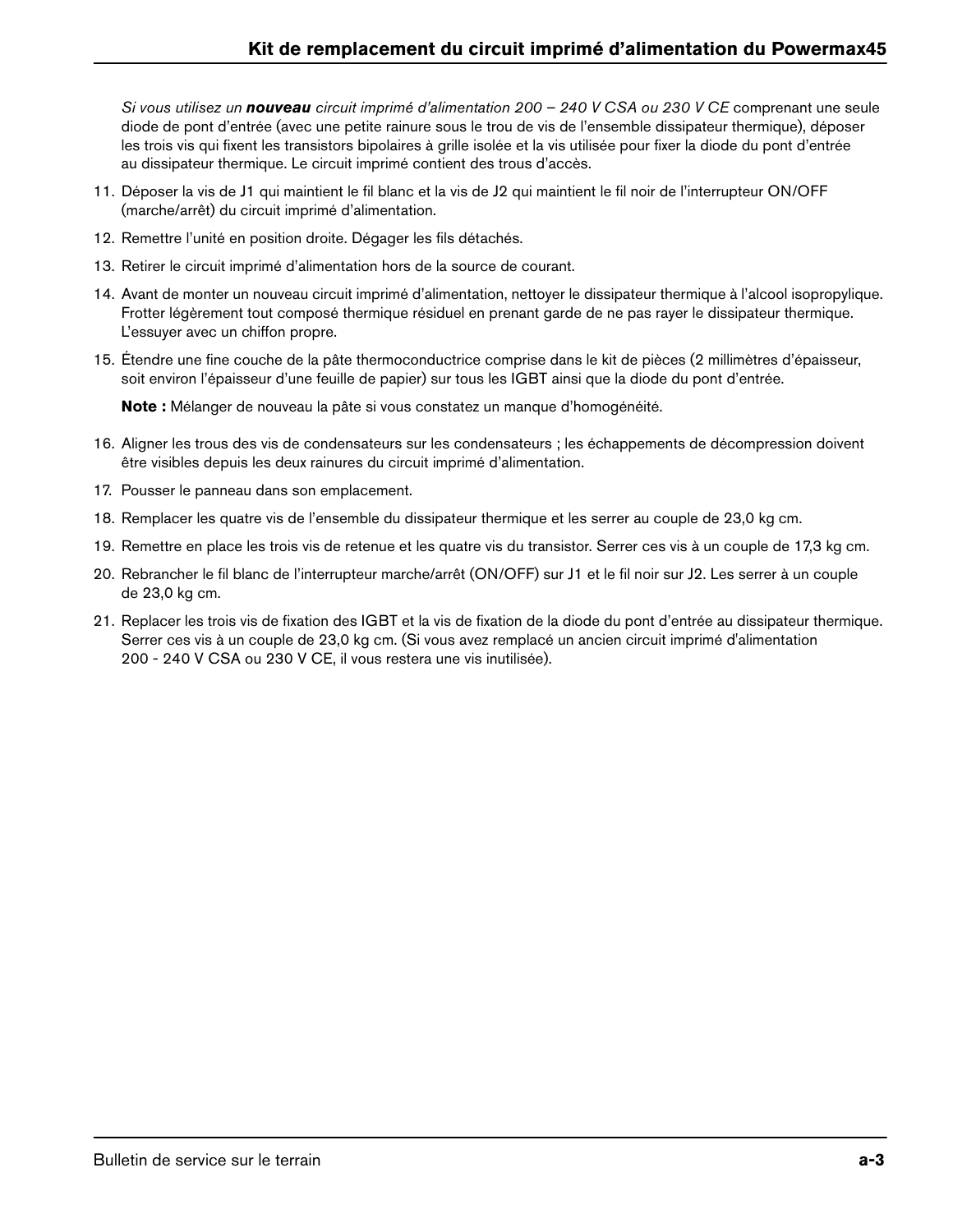<span id="page-13-0"></span>

### **Circuit imprimé d'alimentation PLUS RÉCENT 200 – 240 V CSA et 230 V CE**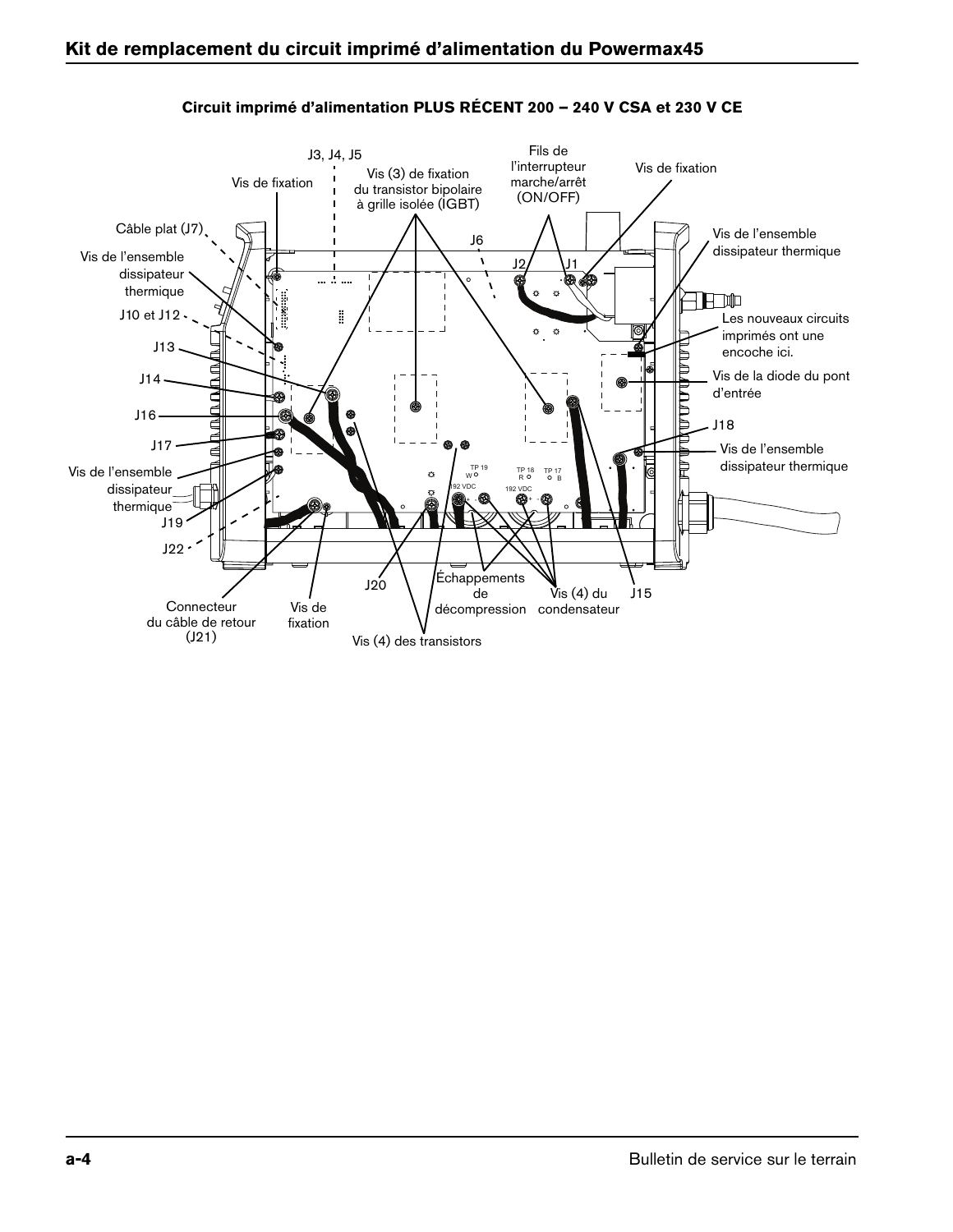<span id="page-14-0"></span>

### **ANCIEN circuit imprimé d'alimentation 200 – 240 V CSA et 230 V CE**

- 22. Replacer les 4 vis de condensateur. Veiller à rebrancher le fil noir sur la vis la plus à gauche. Serrer ces vis à un couple de 23,0 kg cm.
- 23. Reconnecter les fils aux transformateurs et aux bobines d'induction à J13, J14, J15, J16, J17, J18, J19 et J20 et la cosse ronde du câble de retour à J21. Les serrer à un couple de 23,0 kg cm.
- 24. Replacer les connecteurs à J10, J12 et J22 et les connecteurs à J3, J4, J5 et J6.
- 25. Reconnecter le câble plat du circuit imprimé de commande au circuit imprimé d'alimentation sur J7.
- 26. En prenant garde de ne pas pincer les fils, replacer la barrière de composant et faire coulisser le couvercle sur la source de courant pour le remettre en place. Positionner la poignée sur les orifices de la partie supérieure du couvercle, puis utiliser les 2 vis pour fixer le couvercle.
- 27. Reconnecter l'alimentation électrique et l'alimentation en gaz.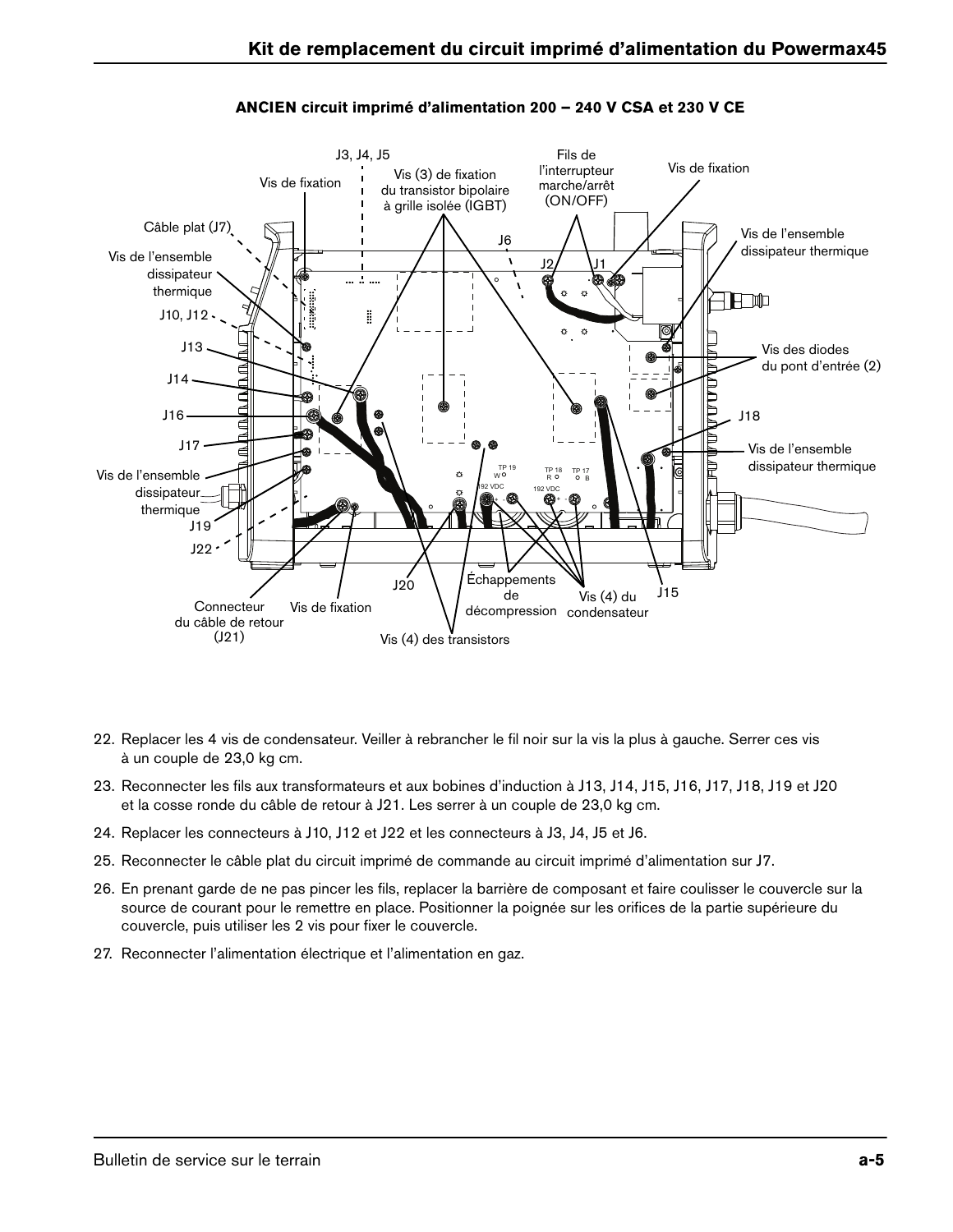# **Réinstallation du circuit imprimé d'alimentation (400 V CE et 480 V CSA)**

Avant de commencer cette procédure, vérifier que le circuit imprimé d'alimentation est bien adapté à votre système. Le numéro du kit pour le circuit imprimé d'alimentation d'un système 400 V CE est 228260. Le numéro du kit pour le circuit imprimé d'alimentation d'un système 480 V CSA est 428078. Ces circuits imprimés d'alimentation présente une petite rainure située juste sous le trou de la vis d'assemblage du dissipateur thermique et une seule diode de pont d'entrée.

- 1. Couper l'alimentation (OFF), débrancher le cordon d'alimentation et débrancher l'alimentation en gaz.
- 2. Déposer les deux vis de la poignée en haut de la source de courant. Déposer la poignée puis soulever le capot de la source de courant. Déposer la barrière de composant qui protège le circuit imprimé d'alimentation.



# **ATTENTION !**

**L'électricité statique peut endommager les cartes de circuits imprimés. Les précautions qui s'imposent doivent être respectées lors de la manipulation des cartes de circuits imprimés.**

**– Les cartes de circuits imprimés doivent être rangées dans des contenants antistatiques.**

**– L'utilisateur doit porter un bracelet antistatique lors de la manipulation des cartes de circuits imprimés.**

3. Débrancher le câble plat de J8 sur le côté dissipateur thermique du circuit imprimé d'alimentation. (Voir les illustrations à la [page 7](#page-16-0) et [page 8](#page-17-0) pour repérer l'emplacement du câble plat et des composants indiqués ci-après.)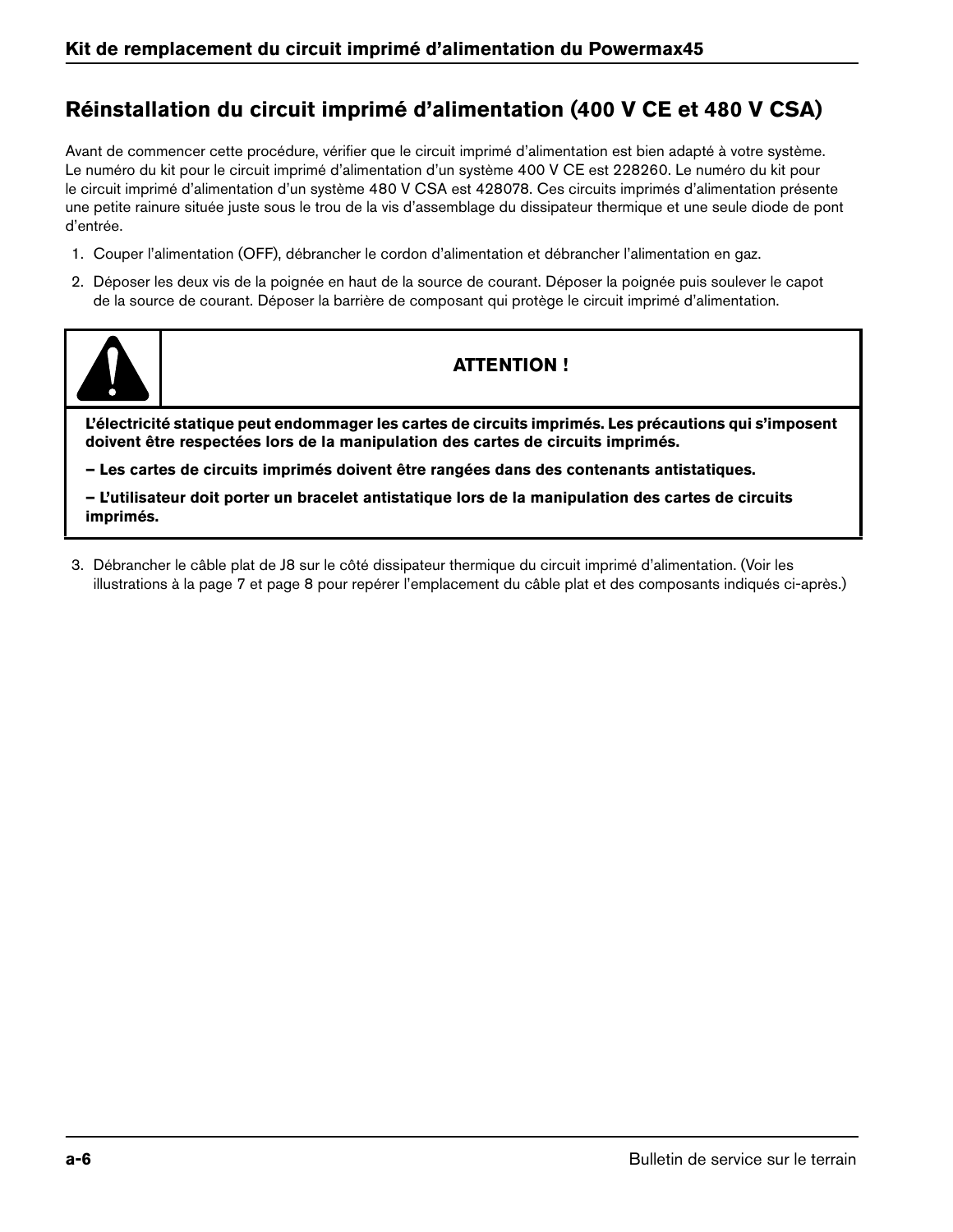<span id="page-16-0"></span>

## **Circuit imprimé d'alimentation PLUS RÉCENT 400 V CE et 480 V CSA**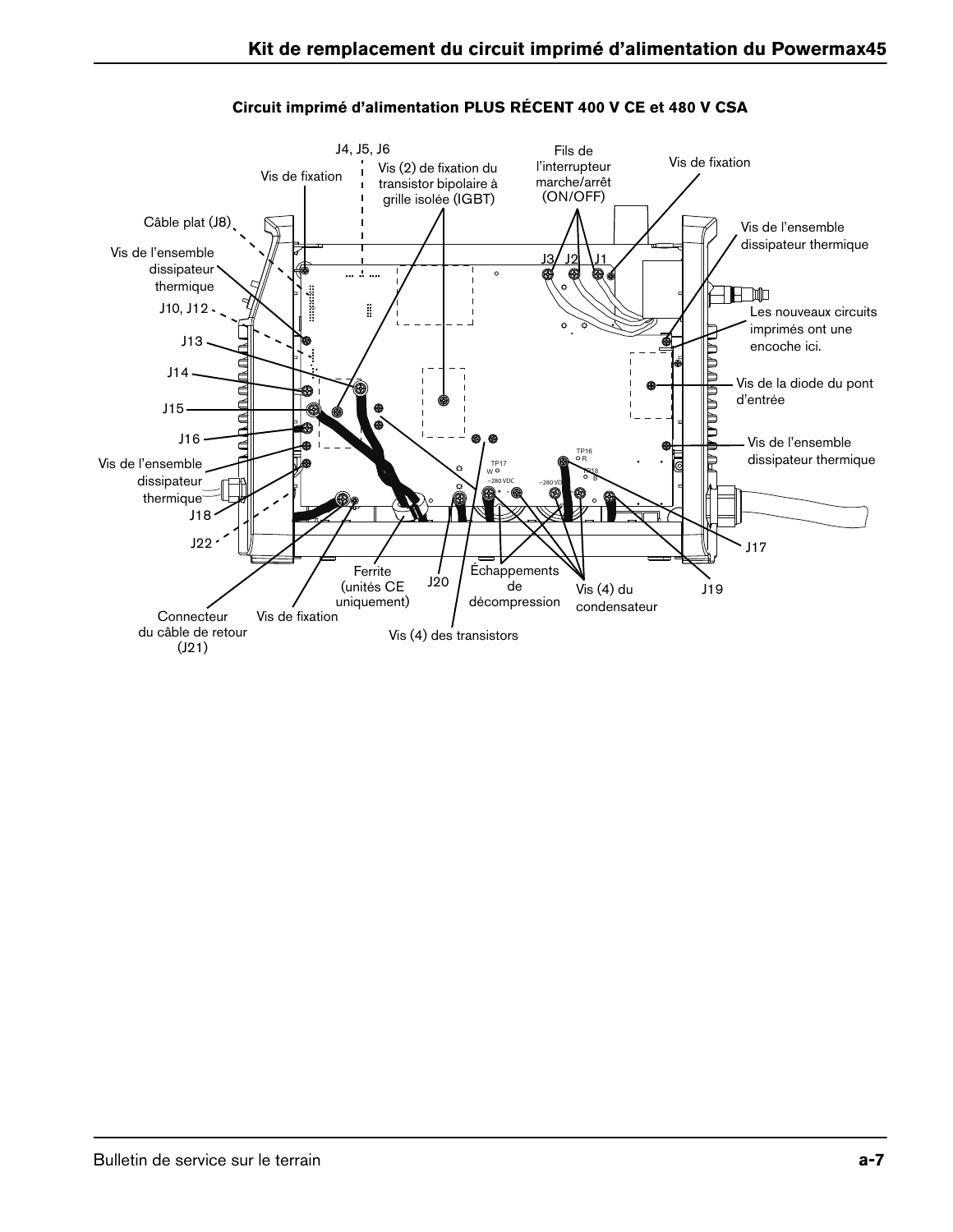<span id="page-17-0"></span>

## **ANCIEN circuit imprimé d'alimentation 400 V CE**

- 4. Déposer les connecteurs de J10, J12 et J22 sur le côté dissipateur thermique du circuit imprimé d'alimentation.
- 5. Déposer les connecteurs de J4, J5 et J6 sur le côté dissipateur thermique du circuit imprimé d'alimentation.
- 6. Retirer les fils des transformateurs et des bobines d'induction de J13, J14, J15, J16, J17, J18, J19 et J20.
- 7. Retirer la cosse ronde du câble de retour à J21 et retirer les quatre vis du condensateur.
- 8. Déposer les trois vis de retenue, les quatre vis de l'ensemble du dissipateur thermique et les quatre vis du transistor à effet de champ.
- 9. Si vous utilisez un **ancien** circuit imprimé d'alimentation 400 V CE comprenant deux diodes de pont d'entrée (sans petite rainure sous le trou des vis de l'ensemble dissipateur thermique), déposer les deux vis qui fixent les transistors bipolaires à grille isolée et les deux vis utilisées pour fixer les diodes du pont d'entrée au dissipateur thermique. Le circuit imprimé contient des trous d'accès.

Si vous utilisez un **nouveau** circuit imprimé d'alimentation 400 V CE ou 480 V CSA comprenant une seule diode de pont d'entrée (avec une petite rainure sous le trou de vis de l'ensemble dissipateur thermique), déposer les deux vis qui fixent les transistors bipolaires à grille isolée et la vis utilisée pour fixer la diode du pont d'entrée au dissipateur thermique. Le circuit imprimé contient des trous d'accès.

10. Déposer les vis (J1, J2 et J3) utilisées pour maintenir les trois fils blancs du bas de l'interrupteur marche/arrêt (ON/OFF) du circuit imprimé d'alimentation.